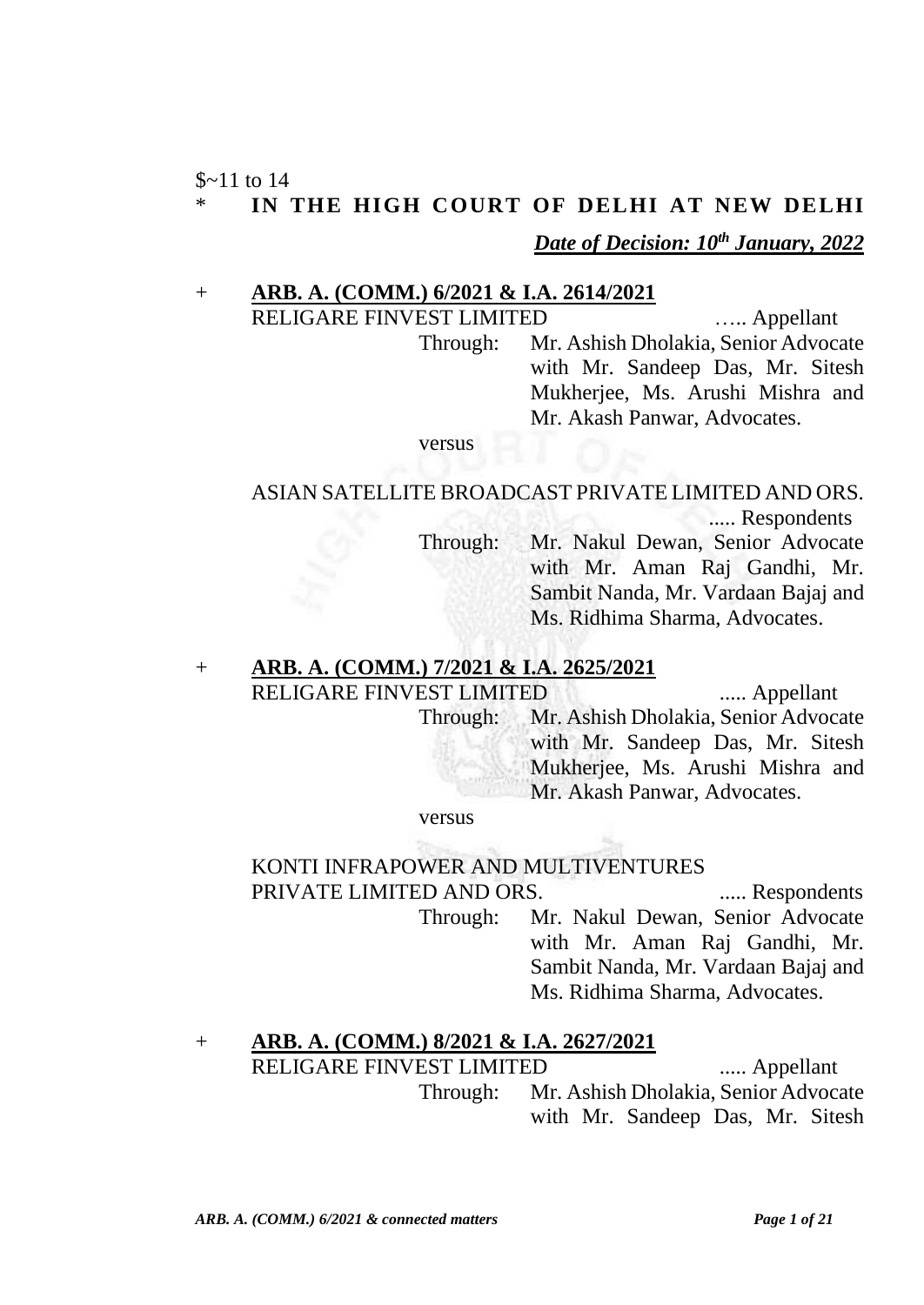Mukherjee, Ms. Arushi Mishra and Mr. Akash Panwar, Advocates.

versus

#### WIDESCREEN HOLDINGS PRIVATE LIMITED AND ORS.

..... Respondents

Through: Mr. Nakul Dewan, Senior Advocate with Mr. Aman Raj Gandhi, Mr. Sambit Nanda, Mr. Vardaan Bajaj and Ms. Ridhima Sharma, Advocates.

Ms. Ridhima Sharma, Advocates.

## + **ARB. A. (COMM.) 9/2021 & I.A. 2629/2021** RELIGARE FINVEST LIMITED ...... Appellant

Through: Mr. Ashish Dholakia, Senior Advocate with Mr. Sandeep Das, Mr. Sitesh Mukherjee, Ms. Arushi Mishra and Mr. Akash Panwar, Advocates.

versus

### EDISONS INFRAPOWER AND MULTIVENTURES PVT. LTD. AND ANR. .....Respondents Through: Mr. Nakul Dewan, Senior Advocate with Mr. Aman Raj Gandhi, Mr. Sambit Nanda, Mr. Vardaan Bajaj and

# **CORAM: HON'BLE MR. JUSTICE SANJEEV NARULA**

### **JUDGMENT**

### **[VIA VIDEO CONFERENCING]**

#### **SANJEEV NARULA, J. (Oral):**

1. The present appeals under Section 37(2)(a) of the Arbitration and Conciliation Act, 1996 [*hereinafter referred to as the 'A&C Act'*], impugned four separate orders dated 22nd October, 2020, passed by the learned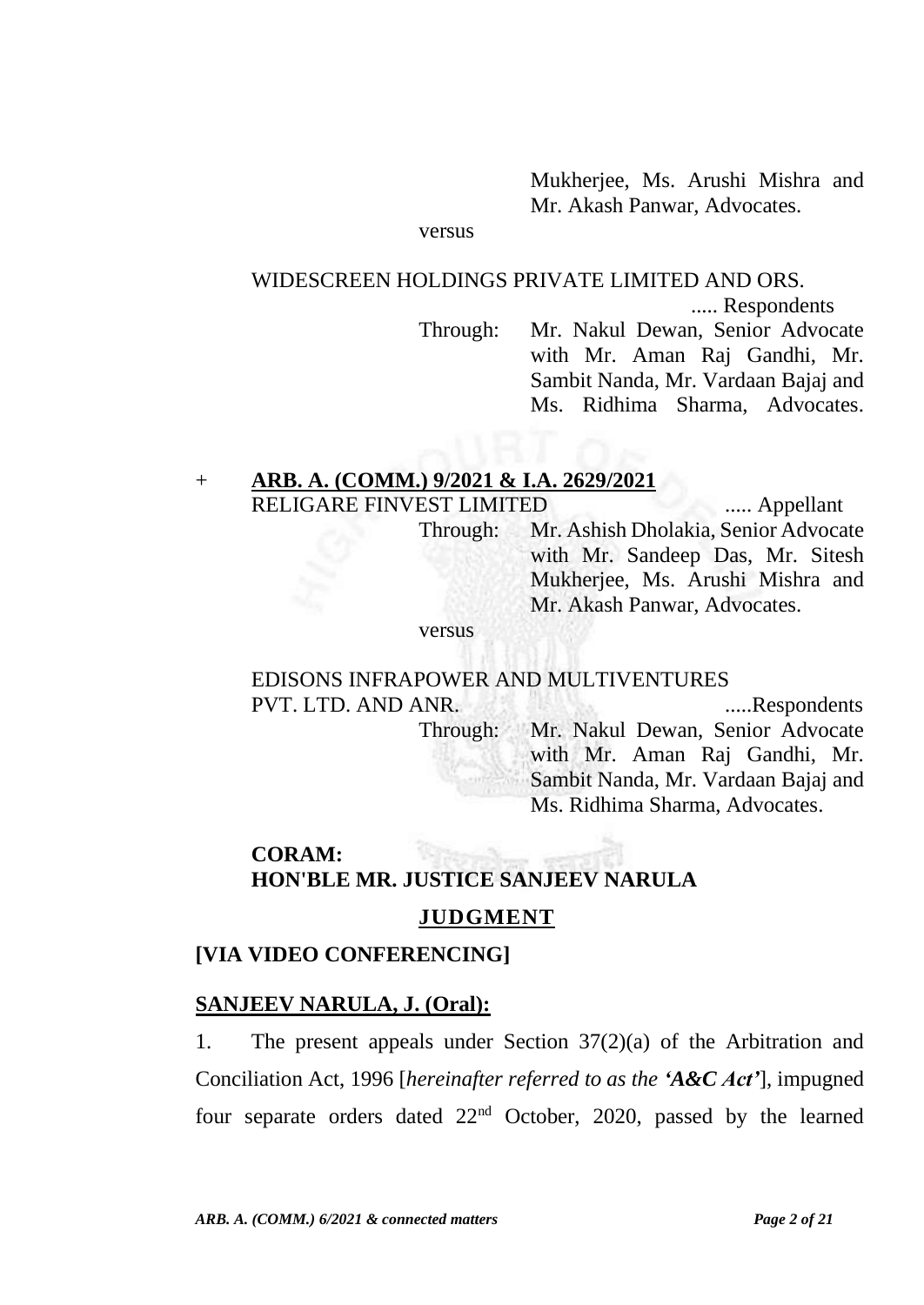Arbitrator under Section 16 of the A&C Act.

2. Since the impugned orders have identical reasoning, and all the appeals contain common grounds of challenge, the same are fit to be disposed of by way of this common order.

#### BRIEF FACTS

- 3. A summary of the facts of the case, is as follows:
- 3.1. In March 2014, seven companies forming part of the Zee Group of Companies approached the Appellant *viz.* Religare Finvest Limited [*hereinafter, "Religare"*] to avail loan facilities for investment and consolidation of promoters' interest in their group companies.
- 3.2. Separate Loan Agreements dated, all on 15th March, 2014 [*hereinafter referred to as the "Loan Agreements"*] were entered into between Religare and (i) Asian Satellite Broadcast Pvt. Ltd.,<sup>1</sup> (ii) Konti Infrapower & Multiventures Pvt. Ltd.,<sup>2</sup> (iii) Widescreen Holdings Pvt. Ltd.,<sup>3</sup> and (iv) Edisons Infrapower & Multiventures Pvt. Ltd.<sup>4</sup> [*hereinafter collectively referred to as the "Zee Companies"*].
- 3.3. Zee Companies failed to repay their debt on time, constraining Religare to issue notices dated  $7<sup>th</sup>$  May, 2019 invoking arbitration *viz*. Clause 16.1 contained in the Loan Agreements. Consequently, a common Sole Arbitrator was appointed on  $7<sup>th</sup>$  May, 2019 and four separate arbitration proceedings ensued.

<sup>&</sup>lt;sup>1</sup> Respondent No. 1 in Arb. A. (Comm.)  $6/2021$ .

 $2$  Respondent No. 1 in Arb. A. (Comm.) 7/2021.

<sup>3</sup> Respondent No. 1 in Arb. A. (Comm.) 8/2021.

<sup>4</sup> Respondent No. 1 in Arb. A. (Comm.) 9/2021.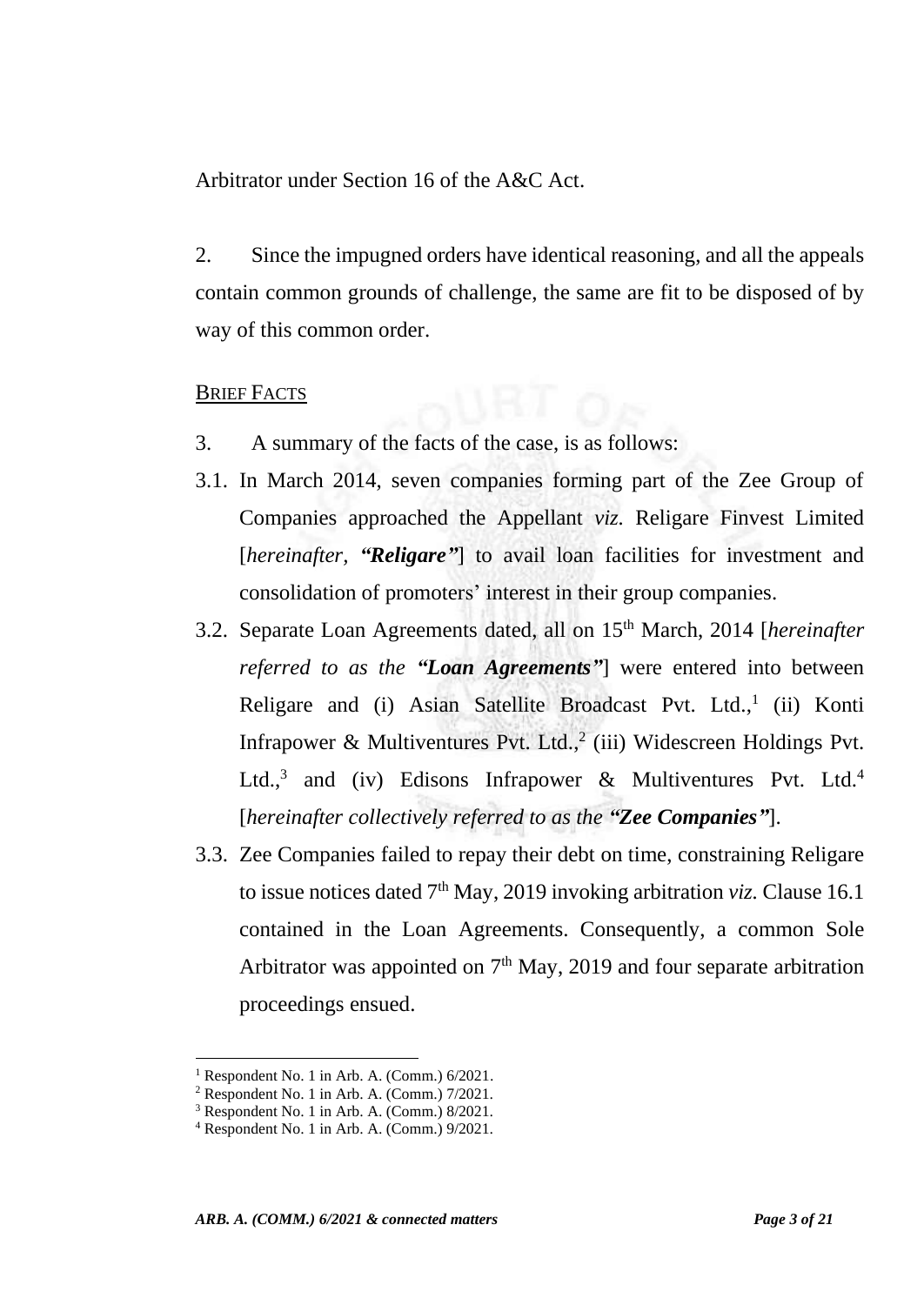- 3.4. Zee Companies filed applications in each of the proceedings, challenging the scope of proceedings and jurisdiction of the Arbitrator under Section 16 of the A&C Act. It was *inter-alia* contended that, as the Loan Agreements were first executed in Mumbai, they should have been stamped in accordance with Section 24 read with Entry 5(h)(A)(iv)(b) of Schedule I of the Maharashtra Stamp Act, 1958 [*hereinafter, "MSA"*] at the rate of 0.2%, and since the Loan Agreements are insufficiently stamped, they are unenforceable. Thus, unless deficient Stamp Duty is paid, the proceedings should be terminated.
- 3.5. Religare contested the application raising several jurisdictional objections and on merits contended that the Loan Agreements are duly stamped as per Article 5(c) of Schedule I-A of the Indian Stamp Act, 1899 (as applicable to the National Capital Territory of Delhi) [*hereinafter, "ISA"*].

4. On 22nd October 2020, the Arbitrator passed the impugned Orders, accepting the plea of the Zee Companies. However, instead of terminating the proceedings, they were adjourned *sine die*, observing that if Religare wishes to continue with its claim, it should take the original Loan Agreement to the Collector of Stamp, Maharashtra – who will, within three months, determine the Stamp Duty payable on the same, including penalty, if any, in terms of the MSA. Further, both parties were given liberty to approach the Tribunal after the requisite Stamp Duty on the Loan Agreements is paid.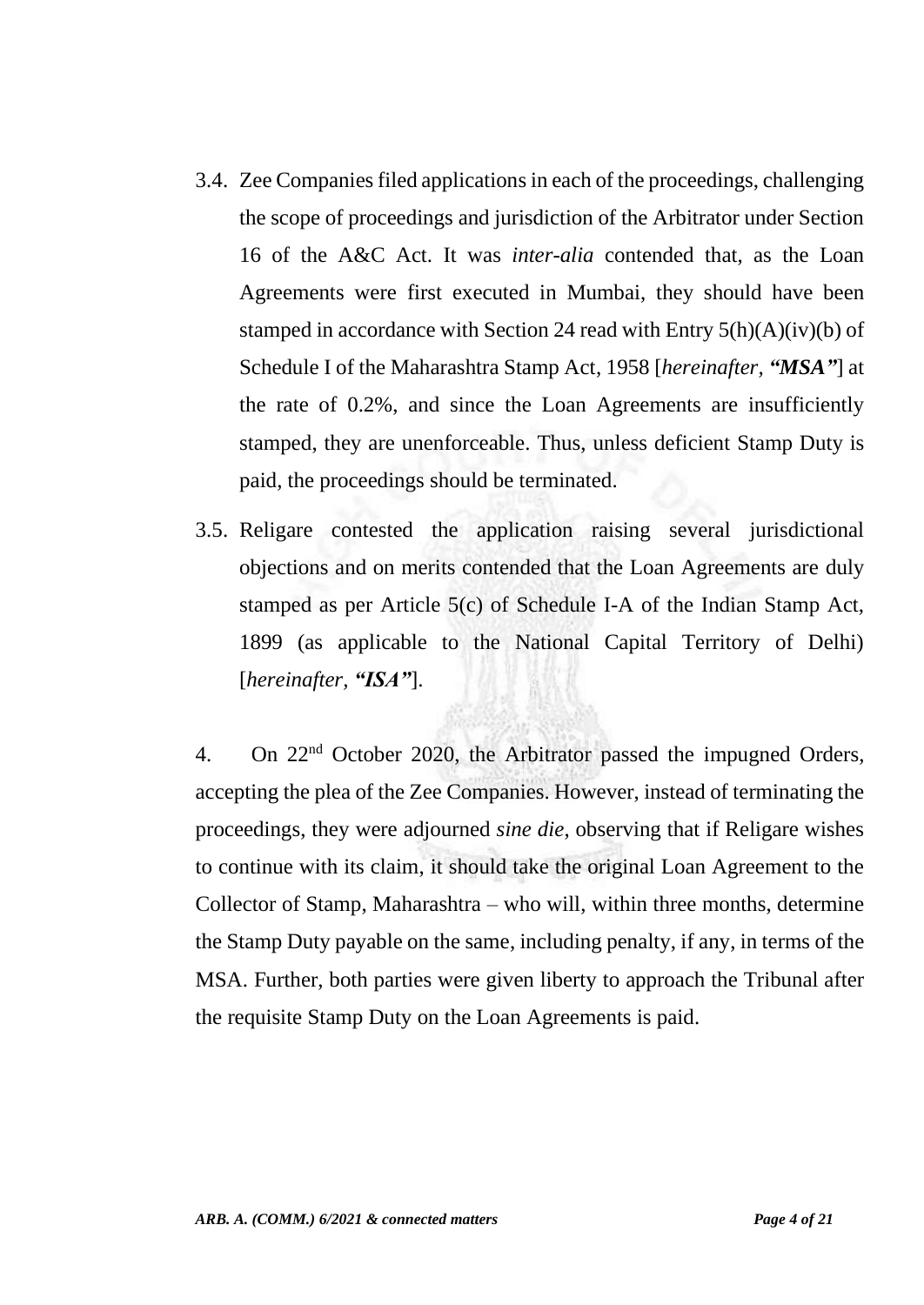5. Aggrieved with the afore-noted order, Religare has filed the present appeals.

#### RELIGARE'S CONTENTIONS

6. Mr. Ashish Dholakia, Senior Counsel for Religare, has made extensive submissions that are broadly categorised under separate heads, and are discussed in detail later in the judgment while giving issue-wise findings. His contentions are as follows:

*A. Judgments relied upon in the impugned order have been over-ruled.*

- 6.1. The judgments relied upon by the learned Arbitrator *viz. SMS Tea Estates (P) Ltd. v. Chandmari Tea Co. (P) Ltd.*, 5 and *Garware Wall*  Ropes Ltd. v. Coastal Marine Constructions & Engineering Ltd,<sup>6</sup> have been overruled by the Supreme Court in *N.N. Global Mercantile Pvt. Ltd. v. Indo Unique Flame Ltd. & Ors.*<sup>7</sup>
- 6.2. In the *N.N. Global* judgment, the Supreme Court has expressly held that:- (a) there is no legal impediment on the enforceability of an arbitration agreement pending payment of Stamp Duty on the substantive contract; and (b) relief can be granted under Sections 9 and 11 of the A&C Act, even if the substantive contract is insufficiently stamped.
- *B. Issue of insufficient stamp duty is not a jurisdictional issue under Section 16 of the A&C Act.*

 $<sup>5</sup>$  (2011) 14 SCC 66.</sup>

<sup>6</sup> (2019) 9 SCC 209.

<sup>7</sup> 2021 SCC OnLine SC 13.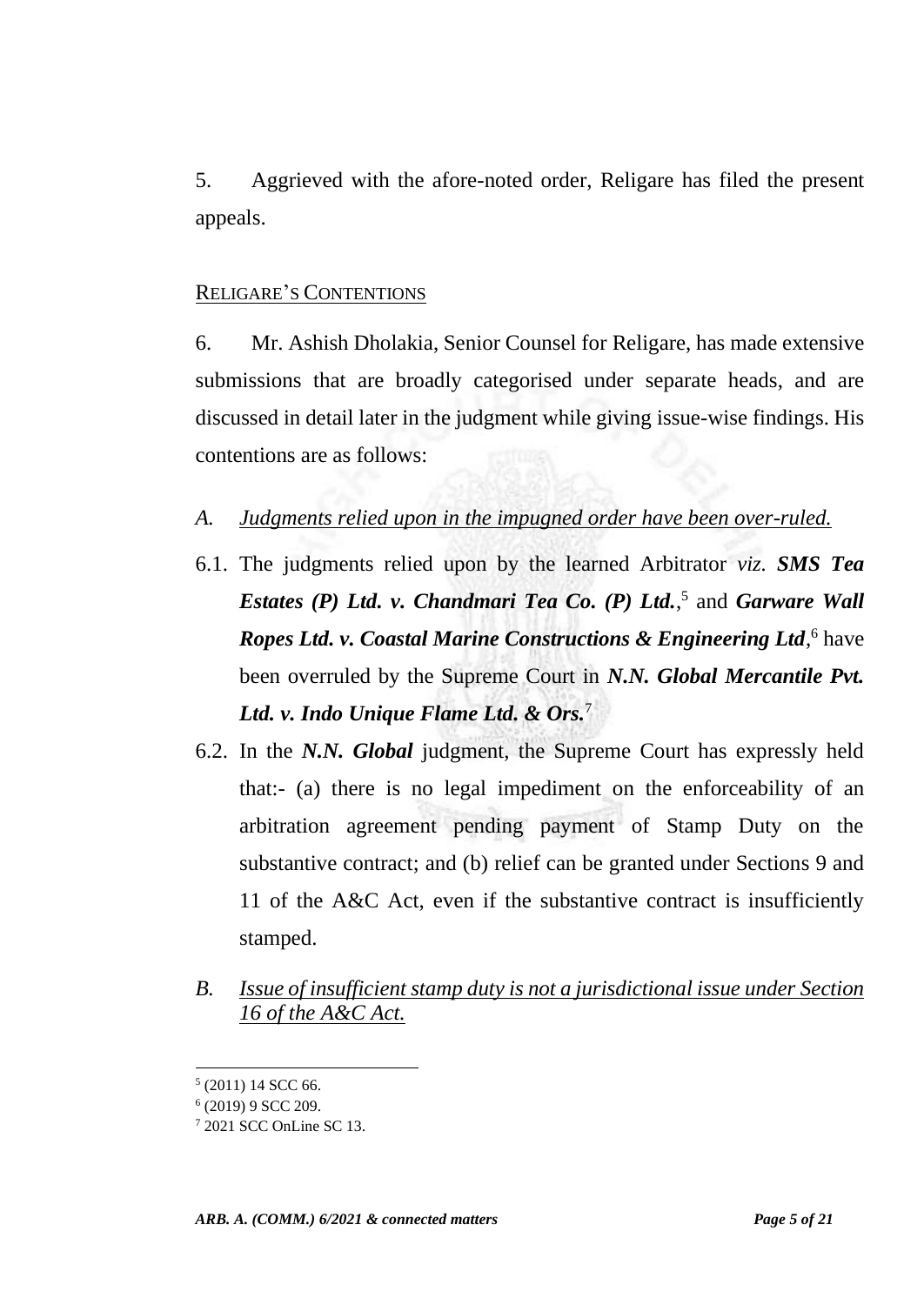- 6.3. The application under Section 16 of the A&C Act was not maintainable, since the sole ground taken thereunder - regarding payment of insufficient Stamp Duty - is not a jurisdictional issue, but is instead purely a question of fact.
- *C. The MSA is inapplicable*
- 6.4. The learned Arbitrator has wrongly applied the MSA. Section 1(2) thereof restricts its applicability only to the State of Maharashtra. In the facts of the present case, the following distinguishing features emerge:- (i) the Loan Agreements were executed by the lender *i.e.,* Religare, in Delhi; (ii) they are being enforced in Delhi; and (iii) they had been duly stamped under Article 5(c) of Schedule I-A of ISA, as applicable to Delhi.
- 6.5. The learned Arbitrator has erroneously relied upon the latter half of the definition of "chargeable" under Section 2(d) of the MSA – which only deals with instruments executed before the MSA, whereas, admittedly, the Loan Agreements were executed after commencement of the MSA. After the commencement of MSA, one has to look at Sections 3 and 19 thereof, which clearly state that instruments would be chargeable with duty in Maharashtra under the MSA, when such instruments are received in the State, and not otherwise. The chargeability has reference to "*instrument*", as defined under Section 1(l) of the MSA, to mean a document by which any right or liability is created, etc. Notably, this definition expressly excludes promissory notes and debentures. It is pertinent to note that in the present case, admittedly, the only securities provided under the Loan Agreements were unlisted debentures and a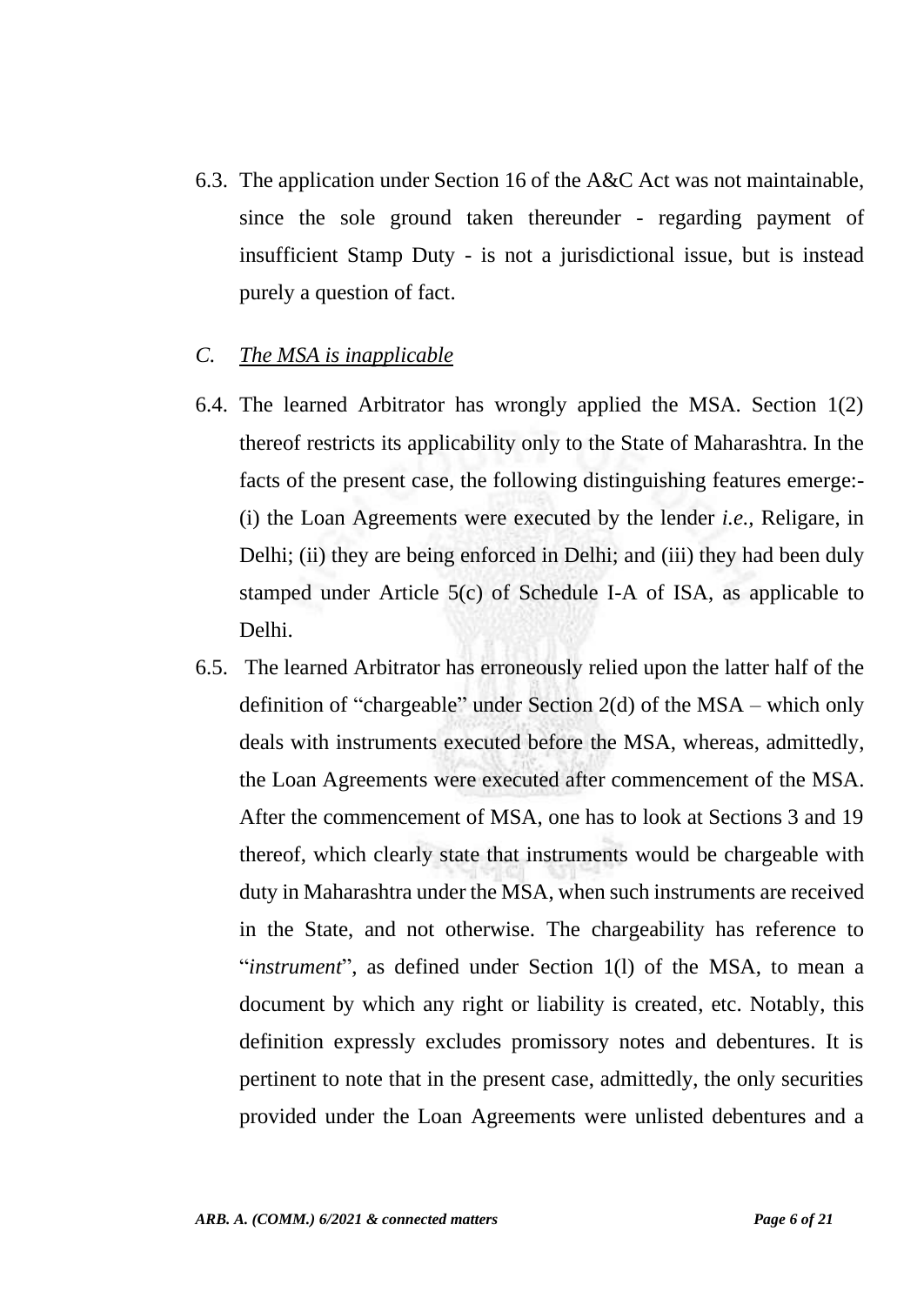demand promissory note. Therefore, the Loan Agreements should not be treated as chargeable instruments under the MSA.

- 6.6. In any case, an "instrument" which is in the nature of a loan agreement, comes into existence only when the borrower and lender both sign it. If only one of them signs it, then it is not yet an instrument chargeable with duty. Since the Loan Agreements became an instrument only when Religare signed it in Delhi, duty is payable under the relevant provisions of ISA. In support of his contentions, Mr. Dholakia placed reliance upon the judgments of the High Court of Madras in *Chief Controlling Revenue v. Canara Bank*, 8 and *M. Manohar v. M. Ram Mohan*. 9
- 6.7. Mr. Dholakia also made additional submissions regarding the learned Arbitrator applying the wrong provision of the MSA for determining the duty payable. However, such submissions would involve going into subject matter, which would become relevant subject to the determination of the question of applicable statue. Thus, at this stage the same are not being recorded.

#### ZEE COMPANIES' CONTENTIONS

7. Mr. Nakul Dewan, Senior Counsel for Zee Companies, on the other hand, defends the impugned Order and at the onset, states that no claims lie against Zee Companies, since they have already entered into a Settlement Agreement dated 30<sup>th</sup> July 2018 with Religare. Further, *qua* the contentions urged by Religare, he controverts as follows:

<sup>8</sup> 1967 SCC OnLine Mad 102.

<sup>9</sup> 1991 SCC OnLine Kerala ITA DB.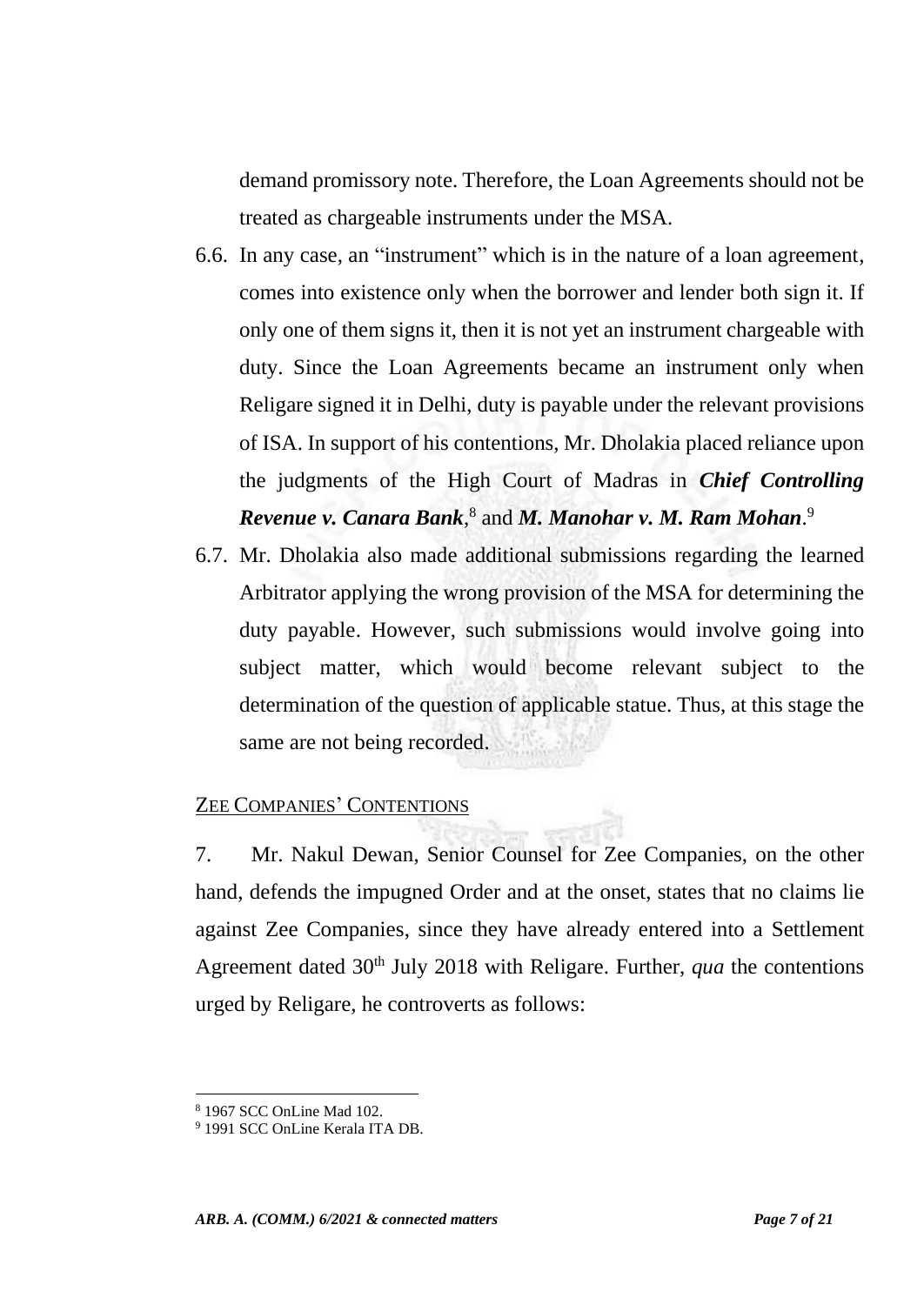- *A. Religare has admitted that the Loan Agreements are insufficiently stamped.*
- 7.1. This is the undisputed position of both parties, that the Loan Agreements, as on the date of invocation of arbitration, as well as on the date of the filing of the statement of claim, were insufficiently stamped. This is evident from paragraph no. 5 of the preliminary submissions of the Zee Companies' reply to the application under Section 16 of the A&C Act, where it has been stated that:

*"Even though it was the duty of the Respondent to pay the requisite Stamp Duty as applicable on the loan against securities agreement, however, the Appellant has now additionally paid the requisite Stamp Duty of Rs. 1000 bearing Certificate No. IN- CL80662529543007R dated 08.11.2019 as applicable on Loan against Securities as per Schedule I-A, Entry No. 5(b) of the Indian Stamp Act, 1899 as in force in the National Capital Territory of Delhi and shall be entitled to recover the amount of the stamp duty paid from respondent No. 1"*

- 7.2. Therefore, the only dispute between the parties is the consequence which results from commencement of arbitration proceedings on the basis of an inadequately stamped document. The loan agreement was required to be stamped in accordance with the MSA, at 0.2% of the transaction value, per Section 24 read with Entry  $5(h)(A)(iv)(b)$  of Schedule I, in accordance with the definitions of: "chargeable" under Sections 2(d), "executed" under Section 2(i), "instruments chargeable with duty" under Section 3, and "instruments executed in State" under Section 17 of the MSA. A plain reading of the aforenoted provisions establishes the following:
	- i. Section 3 of the MSA requires that every instrument executed within Maharashtra is to be stamped at the rates mentioned in Schedule I.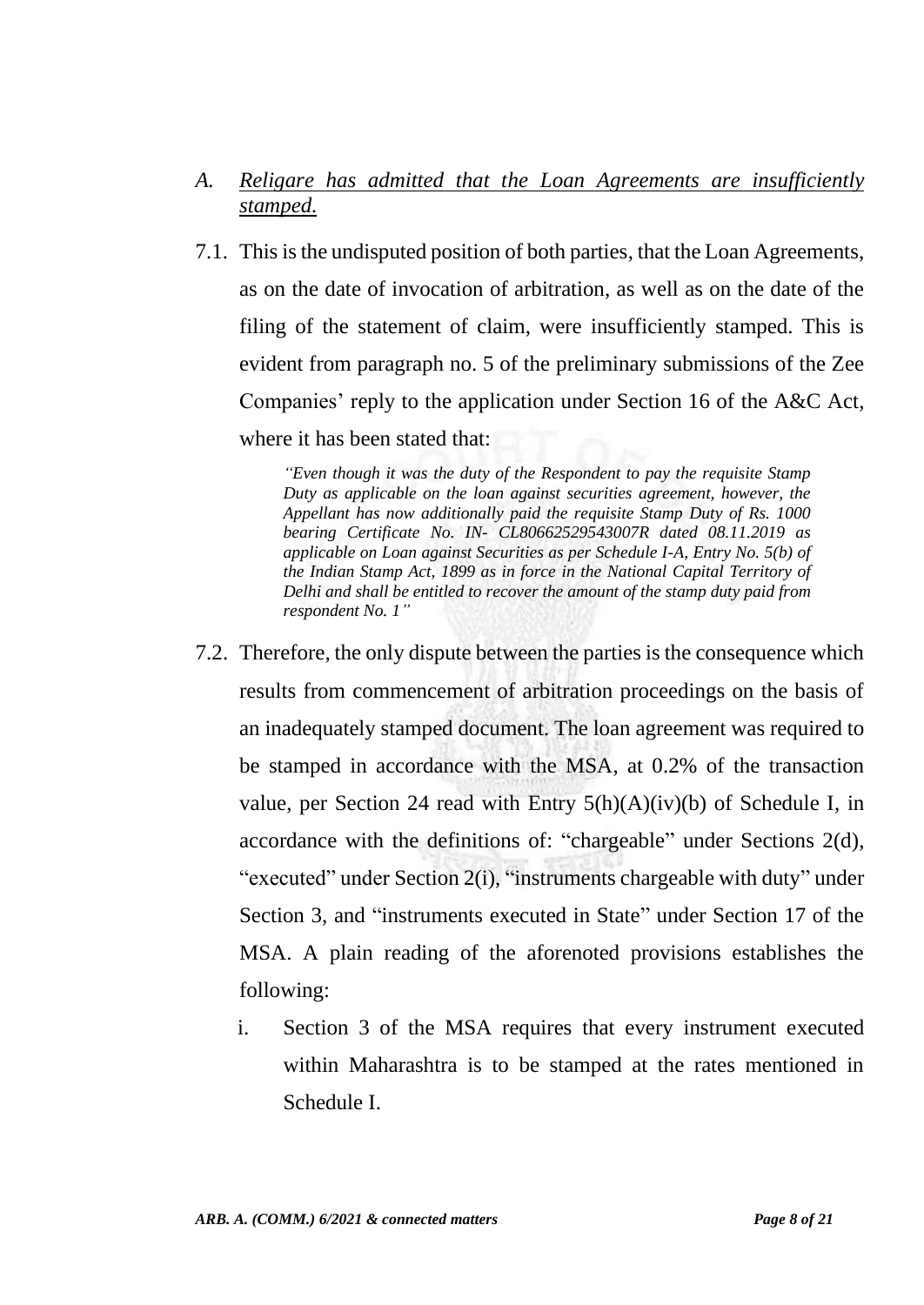- ii. Execution, according to Section 2(i) of MSA, is completed when an executant signs the document.
- iii. In situations where a document is executed by multiple parties at different times, Section 2(d) of the MSA makes Stamp Duty chargeable where the instrument was first executed.
- iv. The document must be stamped within one working day after its execution as per Section 17.
- 7.3. Both the parties are *ad idem* on the fact that Loan Agreements were first signed and executed by the Zee Companies in Maharashtra. Thus, the parties clearly understood that the Loan Agreements were to be stamped in accordance with the MSA. Further, that if the Loan Agreements were indeed to be stamped in Delhi, in such case, adequate stamp paper would have been purchased from Delhi and sent to Bombay for execution, which was not done. Since the Loans Agreements were first signed in Maharashtra, the parties were thus, well-aware that Stamp Duty had to be paid at rates prescribed under the MSA.
- 7.4. The money transactions under the Loan Agreements were facilitated through a bank account which was located in Maharashtra and was also credited into the respective accounts of the Zee Companies/Respondents – too also located in Maharashtra.
- 7.5. The stand taken by Religare that the Loan Agreements were accepted, signed and completed in Delhi – is inconsequential due to the mandate of Section 3 read with Sections 2(d) and 2(i) of the MSA, which for imposition of Stamp Duty, requires only execution of the document.
- 7.6. Religare has failed to pay the requisite Stamp Duty as per the MSA. Consequently, the Loan Agreements are insufficiently stamped under the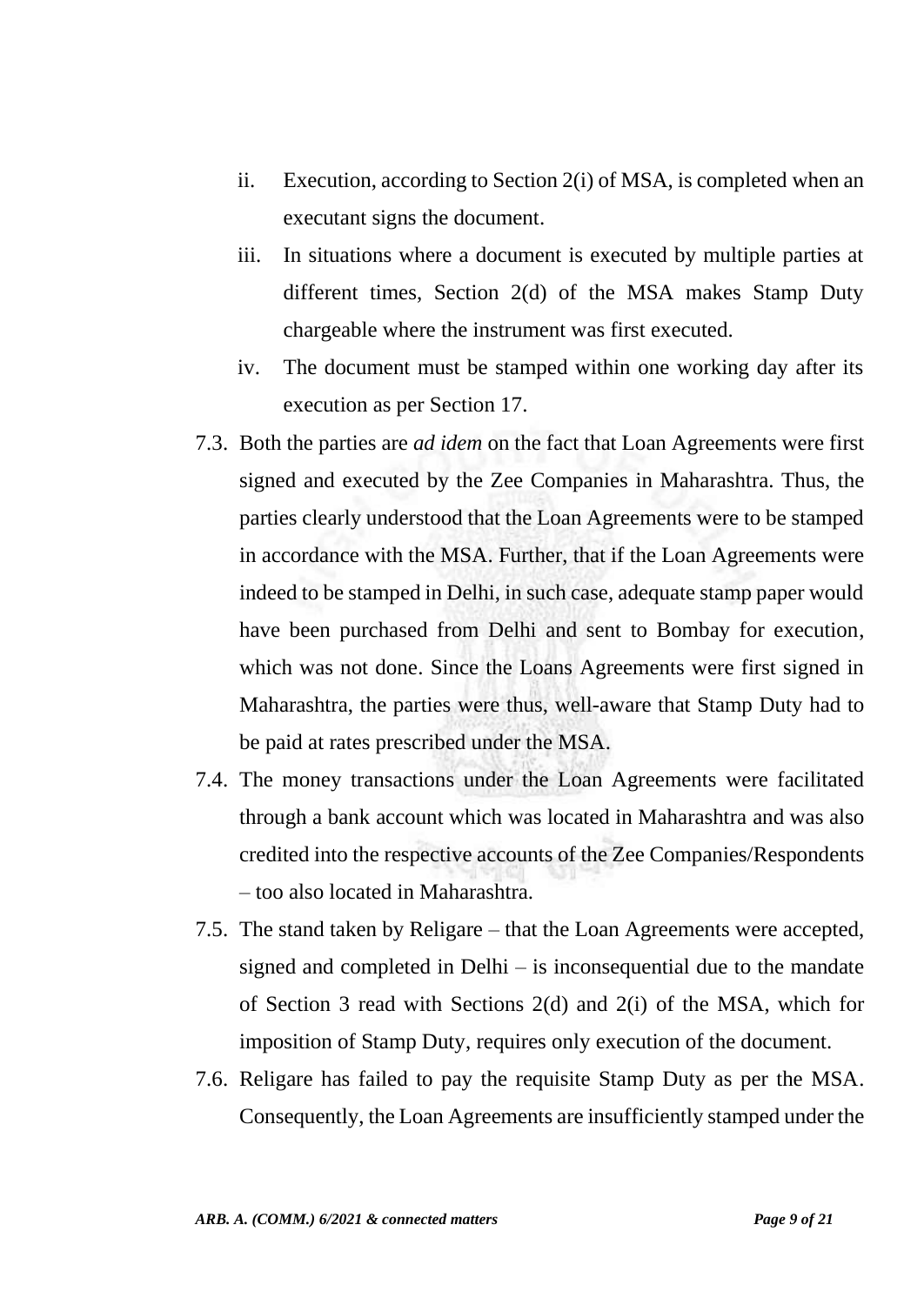law applicable to the Loan Agreements.

#### *B. Jurisdiction is to be decided as a preliminary objection*

- 7.7. Courts in several cases have held that the issue of jurisdiction raised under Section 16 of the A&C Act is required to be decided as a preliminary ground, and not at the time of the passing of the final Award.<sup>10</sup>
- 7.8. The Tribunal rightly decided the application under Section 16 of the A&C Act as a preliminary issue – as it goes to the root of the matter. This is because the Loan Agreements, being insufficiently stamped, cannot be accepted in evidence in terms of Section 34 of the MSA. Section 33 of the MSA empowers the Tribunal to impound insufficiently stamped document(s). It is a settled principle of law that an Arbitral Tribunal has the authority to impound an insufficiently stamped document.
- 7.9. The Supreme Court in *SMS Tea Estates (supra)*, has held that where an arbitration clause is a part of an insufficiently stamped document, it cannot be acted upon and enforced. Similarly, it was held in *Garware Wall Ropes (supra)* that an arbitration clause contained in an insufficiently stamped document is not enforceable by law. Both these decisions also demonstrate that Religare's reliance on the doctrine of separability is without any basis.
- *C. Liability to pay stamp duty as applicable to Delhi is independent of liability under the MSA*

<sup>10</sup> *McDermott International Inc. v. Burn Standard Co.* (2006) 1 SCC 181. *See* Para 51; *Kvaerner Cementation India Ltd. v. Bajranglal Agarwal* (2012) 5 SCC 214. *See* Para 5; and *A. Ayyasamy v. A. Paramasivam Paramasivam* (2016) 10 SCC 386. *See* Paras 12.3 & 12.4.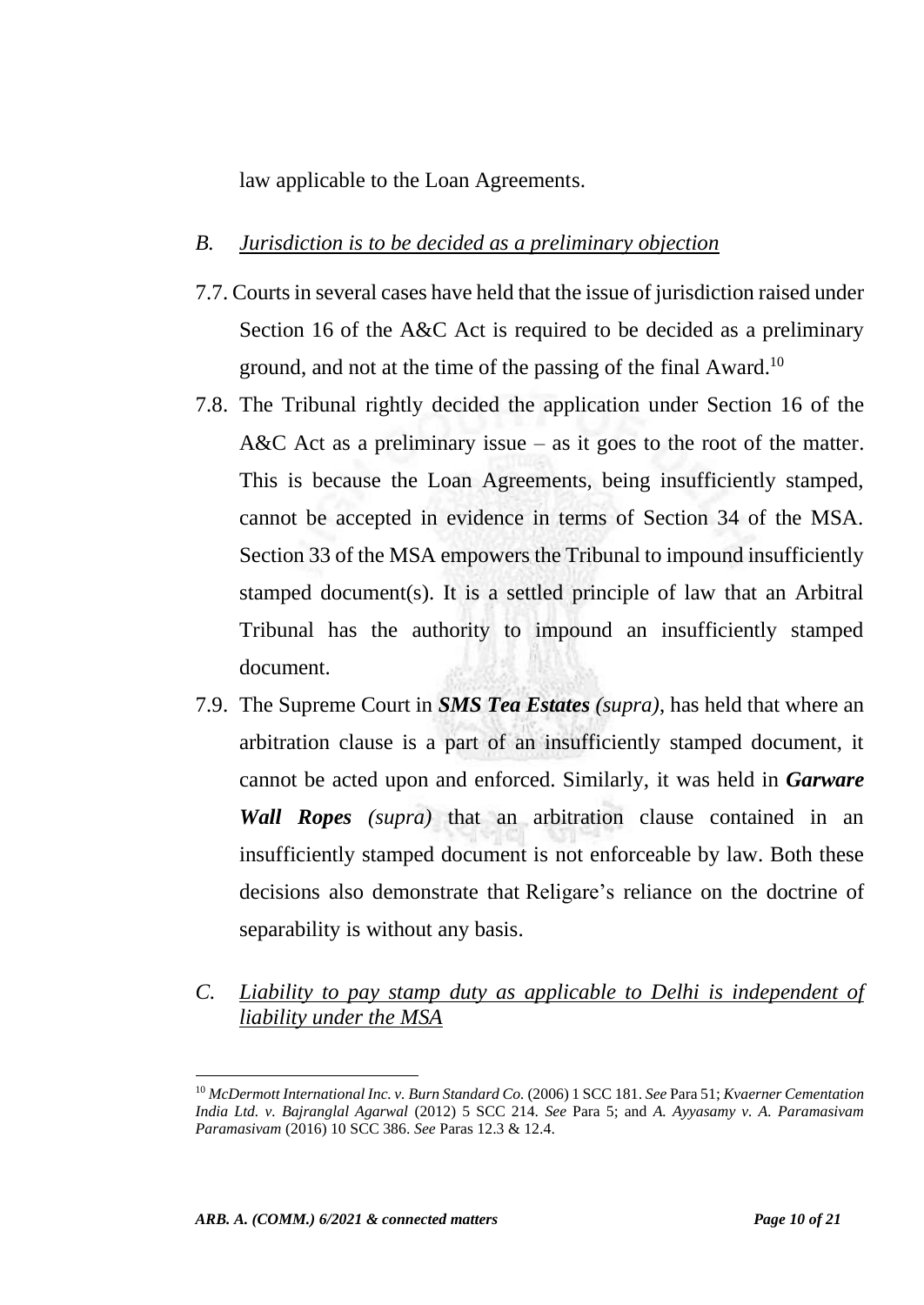- 7.10. The liability towards Stamp Duty arose on two occasions *i.e.,* when the Loan Agreements were: (i) executed in Maharashtra; and (ii) received in New Delhi for execution by Religare. The Stamp Duty payable in Maharashtra was significantly higher than what is payable in Delhi. The submission made by Religare that since the Loan Agreements were executed in Delhi, the MSA would be inapplicable in view of Section 1(2) of the MSA – is a feeble attempt at evading the lawful payment of higher Stamp Duty and suffers from the vice of perversity. Where an instrument is executed in more than one State, and Stamp Duty of one State is paid, the requirement to pay the Stamp Duty of another State should only arise when the instrument is taken into that State and is acted upon. In such a scenario, only the difference of Stamp Duty is required to be paid in case the other State has a higher rate of Stamp Duty. Reliance is placed upon the judgement in *New Central Jute Mills Co.*  Ltd. *v. State of West Bengal & Ors.*,<sup>11</sup> to this effect.
- 7.11. Religare has adopted a contradictory position in its reply to the application filed under Section 16 of the A&C Act vis-à-vis its written submissions. In its reply, Religare has stated that the Stamp Duty of Rs. 100/- was incorrectly paid by it at Mumbai, at the behest of the Zee Companies, and since the Loan Agreements were finally concluded in Delhi, Stamp Duty would be payable as applicable to Delhi, and not Maharashtra. On the other hand, in its written submissions, Religare has contended that the Stamp Duty of Rs. 100/- has been paid correctly and in accordance with the MSA, and the Stamp Duty applicable to Delhi of

<sup>11</sup> AIR 1963 SC 1307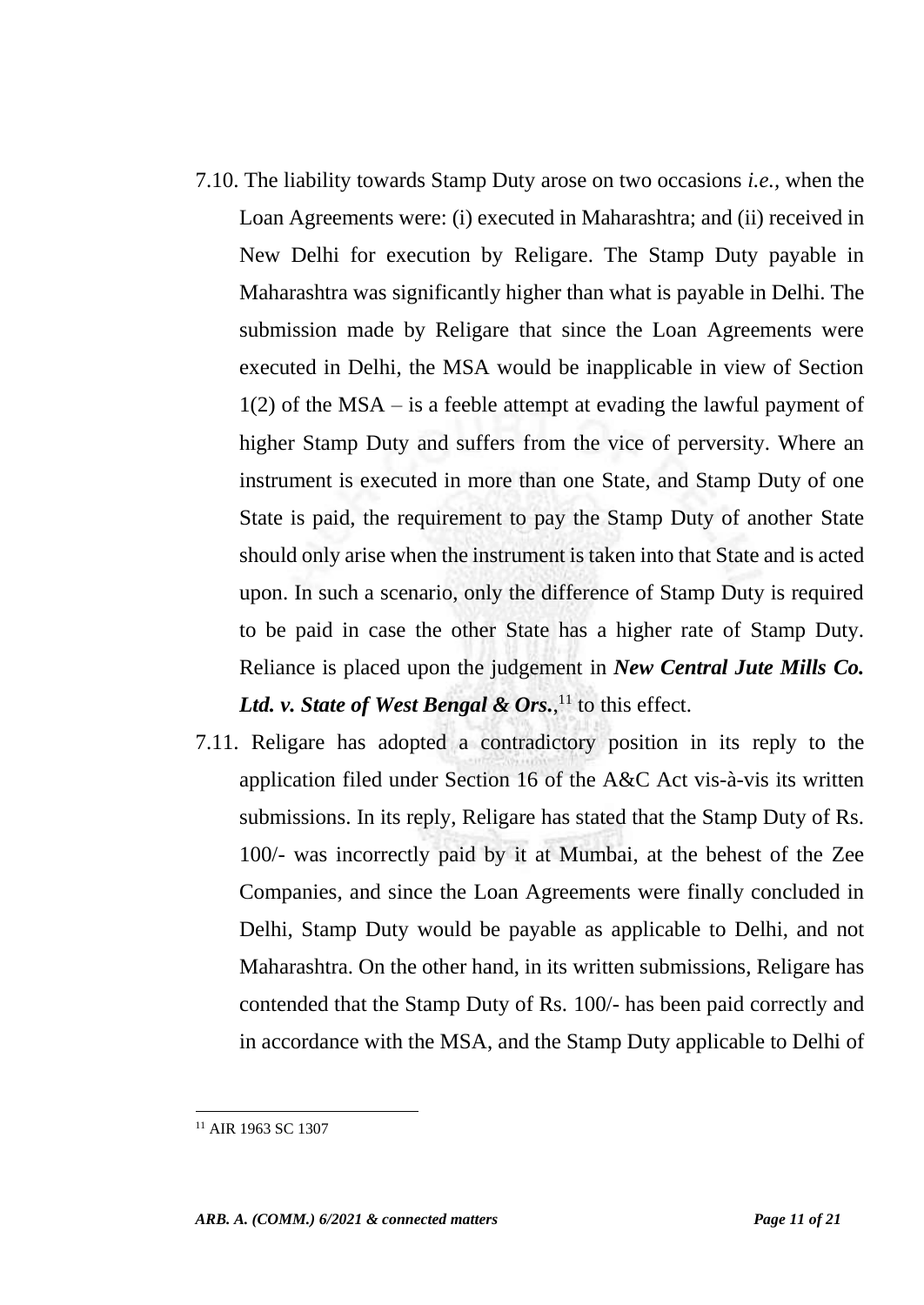Rs. 50/- has also been paid. Nevertheless, these submissions are without merit and only go to show that Religare accepts Zee Companies' submission that the instruments were subject to Stamp Duty in both Maharashtra and Delhi. However, by setting out an incorrect determination of Stamp Duty payable on the Loan Agreements, Religare is trying to evade its payment obligation.

#### ANALYSIS AND FINDINGS

8. Mr. Dholakia argued that Zee Companies' applications under Section 16 challenging the jurisdiction of the learned Arbitrator were not maintainable, inasmuch as the sole ground taken thereunder – regarding insufficiently of stamp duty – is not a jurisdictional ground in the first place. In the opinion of the Court, this contention is unmerited. No doubt, in *N.N. Global (supra)*, the Supreme Court had partially overruled the earlier decisions in *SMS Tea Estates (supra)* and *Garware Wall Ropes (supra)*, nevertheless, the question of insufficiency of Stamp Duty is a jurisdictional issue. To this extent, in *N.N. Global* (*supra*), the Supreme Court has observed as under:

> *"In our view, there is no legal impediment to the enforceability of the arbitration agreement, pending payment of Stamp Duty on the substantiative contract. The adjudication of the rights and obligations under the Work Order or the substantive commercial contract would however not proceed before complying with the mandatory provisions of the Stamp Act."*

[Emphasis Supplied]

9. It also held that an Arbitral Tribunal is obligated to examine whether an instrument before it is adequately stamped or not. The relevant portion reads as under:

> *"Section 33 casts a statutory obligation on every person empowered by law, or holding a public office, or a person who by consent of parties (which would*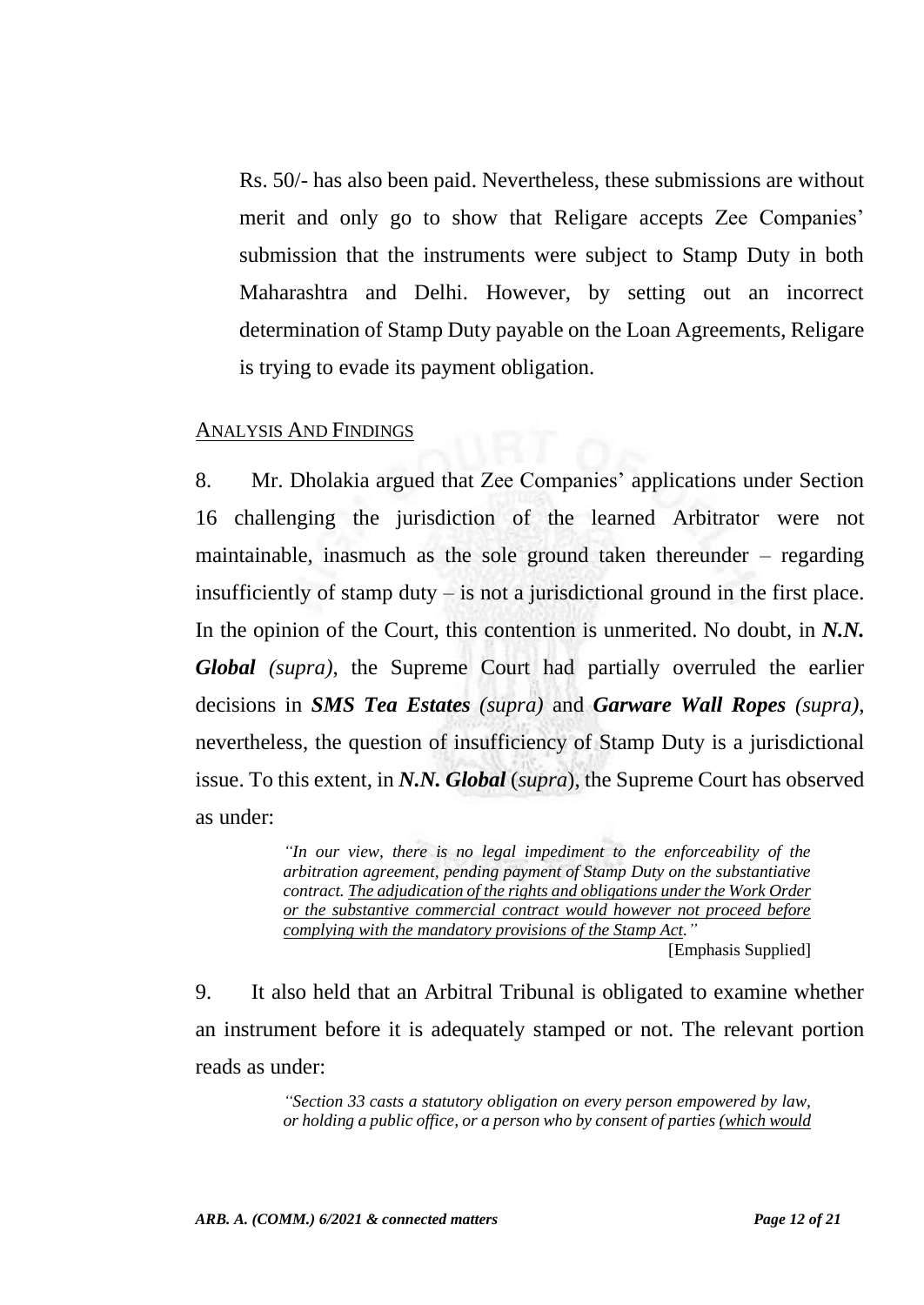*include an arbitrator) is empowered to receive evidence, to examine the instrument presented before him, and ascertain whether the instrument is duly stamped. This would include the court being an authority empowered to receive an instrument in evidence. In view of the statutory interdict, the bar against the admissibility of an unstamped instrument, is absolute in nature, including for a collateral purpose."* [Emphasis Supplied]

## 10. Further, the Supreme Court also dealt with the power of an Arbitrator to impound insufficiently stamped documents, holding as under:

*"In an arbitration agreement, the disputes may be referred to arbitration by three modes.* 

*a) The first mode is where the appointment of the arbitrator takes place by the parties consensually in accordance with the terms of the arbitration agreement, or by a designated arbitral institution, without the intervention of the court. In such a case, the arbitrator / tribunal is obligated by Section 33 of the Indian Stamp Act, 1899 (or the applicable State Act) to impound the instrument, and direct the parties to pay the requisite Stamp Duty (and penalty, if any), and obtain an endorsement from the concerned Collector.*

*This would be evident from the provisions of Section 34 of the Stamp Act which provides that "any person having by law or consent of parties authority to receive evidence" is mandated by law to impound the instrument, and direct the parties to pay the requisite stamp duty*" [Emphasis Supplied]

11. The 'doctrine of severability' of the arbitration clause, invoked by Religare, cannot be misconstrued to mean that in arbitration proceedings, the question of insufficiency of Stamp Duty has to be ignored altogether. Nonpayment or deficiency in Stamp Duty may not invalidate the Loan Agreements, but certainly, this shortcoming renders such documents to be inadmissible in evidence and liable to be impounded, till the time requisite Stamp Duty is paid. The question of deficiency can be raised even if the arbitral proceedings themselves commenced on the basis of such a deficiently stamped agreement. Moreover, in light of the principle of *kompetenzkompetenz*, the Arbitral Tribunal is vested with wide powers to rule on its jurisdiction – which includes the powers to examine any objection *qua* the existence or validity of the arbitration agreement, which by necessarily extension includes the enforceability of a document deficiently stamped.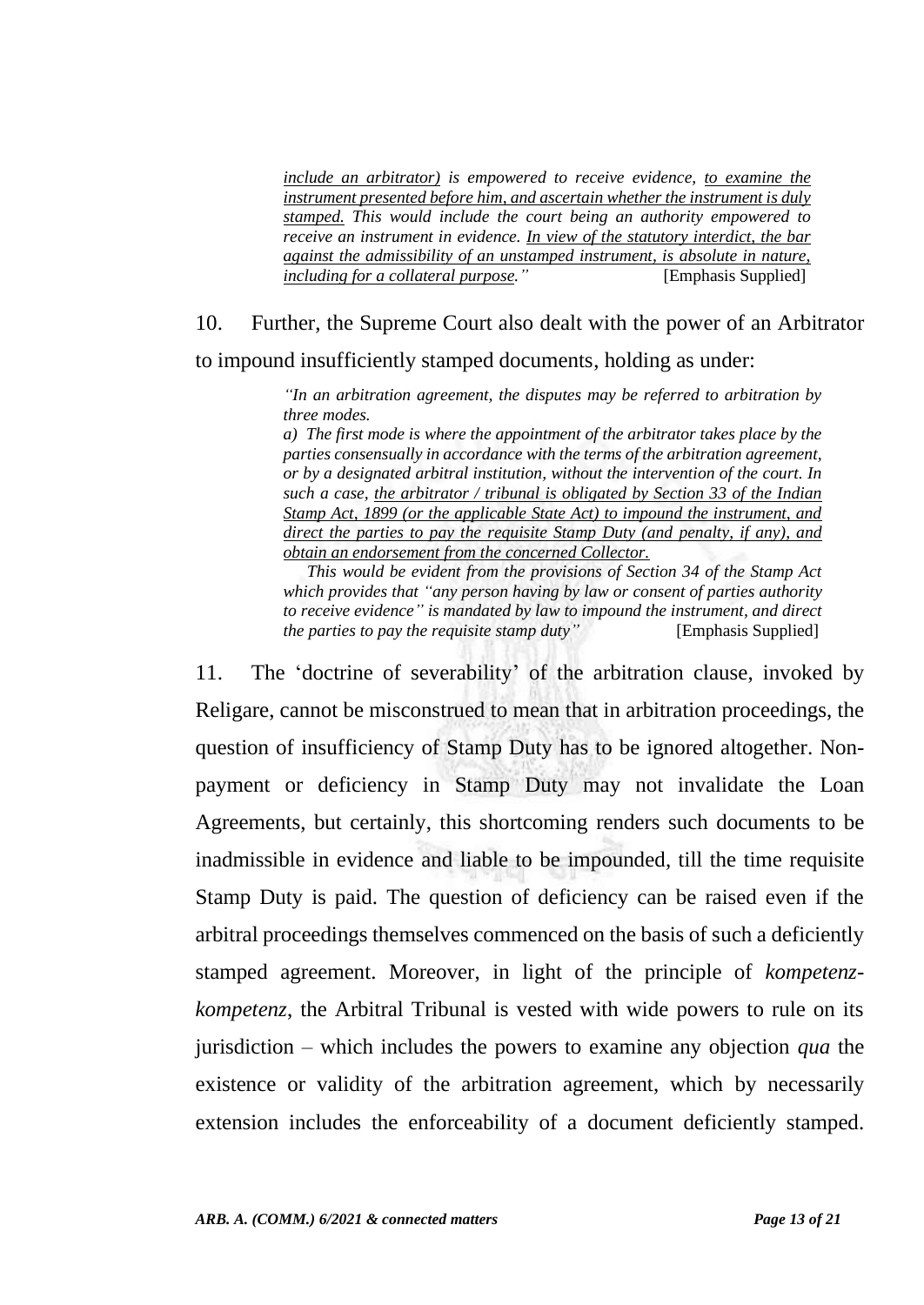Therefore, the plea of insufficiency of Stamp Duty, touching upon the question of the validity of the Loan Agreements, is a jurisdictional issue, and has been correctly entertained and decided by the learned Arbitrator as a preliminary issue under Section 16 of the A&C Act.

12. It must also be noted that in the instant case, the original Loan Agreements were not produced during the arbitral proceedings, and thus, could not be impounded by the Arbitrator. Hence, it was directed that Religare take the original Loan Agreements to the Collector of Stamps, Maharashtra for determination of Stamp Duty, before proceeding further in arbitration. The Tribunal has not dismissed the claim, but has merely adjourned the proceedings until till the Loan Agreement is properly stamped. The Court finds these directions to be in consonance with the decision in *N.N. Global* (*supra*), as well as within the scope of the A&C Act, and further finds no jurisdictional infirmity in such a direction.

13. Next, the court proceeds to examine the question of the applicable Stamp Act. But before dealing with the contentions of Senior Counsel for both parties on this issue, it would be apposite to take note of the relevant provisions of the MSA, which are produced hereinbelow:

#### *"Section 2. Definitions*

| $\left(a\right)$                                                          | $\chi\chi$                                                   |  | x x        |  | x x        |  |
|---------------------------------------------------------------------------|--------------------------------------------------------------|--|------------|--|------------|--|
| (b)                                                                       | $\chi\chi$                                                   |  | $\chi\chi$ |  | $\chi\chi$ |  |
| (c)                                                                       | $\chi\chi$                                                   |  | хx         |  | $\chi\chi$ |  |
| (d)                                                                       | "chargeable" means, as applied to an instrument, executed or |  |            |  |            |  |
| first executed after the commencement of this Act, chargeable under this  |                                                              |  |            |  |            |  |
| Act, and as applied to any other instruments, chargeable under the law in |                                                              |  |            |  |            |  |
| force in the State when such instrument was executed or, where several    |                                                              |  |            |  |            |  |
| persons executed the instrument at different times, first executed;       |                                                              |  |            |  |            |  |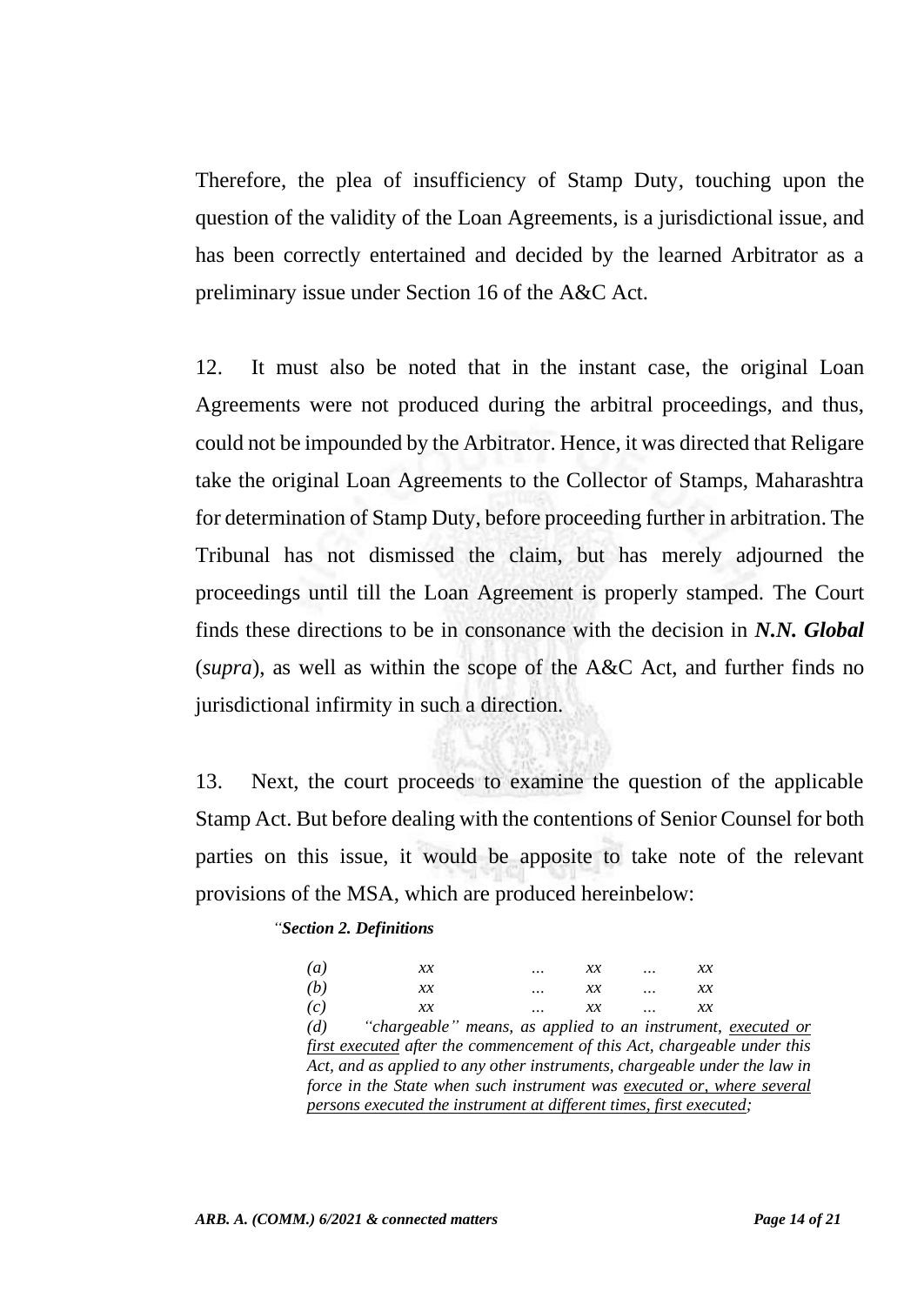*xx … xx … xx*

*(i) "executed" and "execution" used with reference to instruments, mean "signed" and "signature"; Explanation. - The terms "signed" and "signature" also include attribution of electronic record as per Section 11 of the Information Technology Act, 2000;*

*xx … xx … xx*

*(l) "instrument" includes every document by which any right or liability is, or purports to be, created, transferred, limited, extended, extinguished or recorded, but does not include a bill of exchange, cheque, promissory note, bill of lading, letter of credit, policy of insurance, transfer of share, debenture, proxy and receipt;* 

*xx … xx … xx*

*Section 3. Instrument chargeable with duty. - Subject to the provisions of this Act and the exemptions contained in Schedule I, the following instruments shall be chargeable with duty of the amount indicated in Schedule I as the proper duty therefor respectively, that is to say- (a) every instrument mentioned in Schedule I, which not having been previously executed by any person, is executed in the State on or after the date of commencement of this Act; (…) xx … xx … xx*

*Section 17. Instruments executed in State. - All instruments chargeable with duty and executed by any person in this State shall be stamped before or at the time of execution or immediately thereafter or on the next working day following the day of execution. (…)"*

[Emphasis Supplied]

14. The learned Arbitrator has held that the Loan Agreements are amenable to payment of Stamp Duty under the MSA. It is thus imperative to examine the provisions of this Act, to determine if the MSA is indeed applicable. The controversy regarding applicable law, for the purpose of ascertaining liability for payment of Stamp Duty, arises on account of the parties appending signatures at two different points of time at two different geographical locations.

15. A plain reading of the provisions of MSA, as extracted above, reveal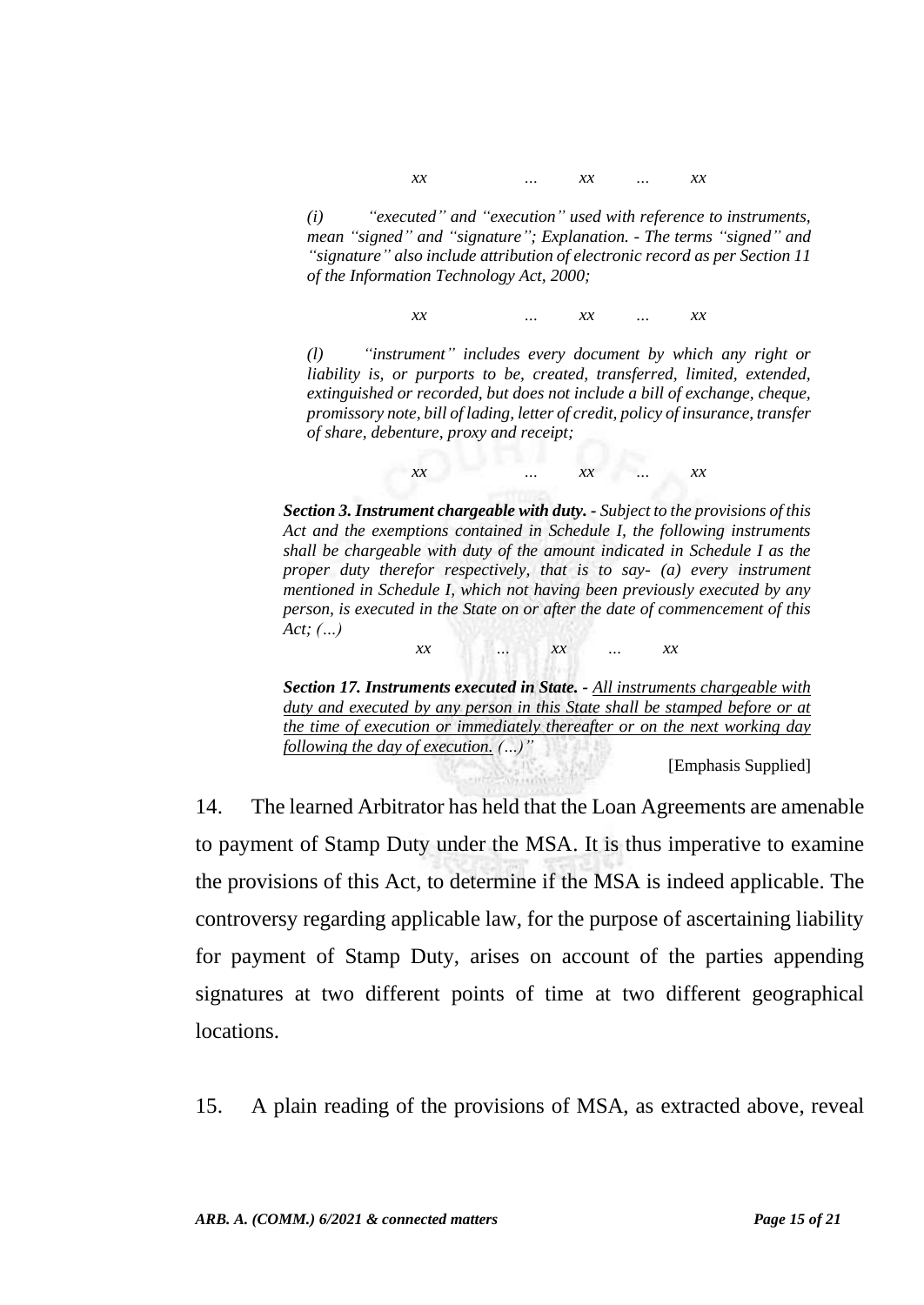that under Section 17 of the MSA, all instruments chargeable with duty and executed by all persons in the State of Maharashtra have to be stamped: (i) either before, or (ii) at the time of, or (iii) immediately one working day after - its execution. Thus, for an instrument to be "*chargeable*" under Section 3 read with Section 2(d) of the MSA, every instrument has to be executed within the state of Maharashtra. "*Executed*" and "*execution*", as defined under Section 2(i) of the MSA, with reference to "*instruments*" means, when it is signed/ signatures are appended.

16. The above definitions have to be applied to the facts of the instant case to discern as to 'when' and 'where' the Loan Agreements were signed and executed. Indisputably, documents here *i.e.,* the Loan Agreements – were first signed by the respective Zee Companies in Mumbai. The witness also appended his signatures at Mumbai, and finally, the documents was executed by Religare in Delhi. These facts, borne out from the relevant portion of the pleadings of the parties, are beyond controversy, and have also been observed by the learned Arbitrator in paragraph no. 16 of the impugned Order. However, the crucial question to be answered is whether the initial appending of signatures in Mumbai, would render the documents chargeable to stamp duty under the MSA. On this aspect, the learned Arbitrator essentially relied upon Section 2(d) of the MSA. Relevant portion of the impugned order reads as under:

> *"15. This brings me to the rub of the issue-whether the stamp duty on the Loan Agreement is payable as provided under the Maharashtra Act or under the Indian Stamp Act as applicable to Delhi.*

> *16. As already noticed above there is no dispute between the parties that the Loan Agreement was first executed in Mumbai, and then in Delhi. This being so, it becomes chargeable to stamp duty under Section 2 (d) of the*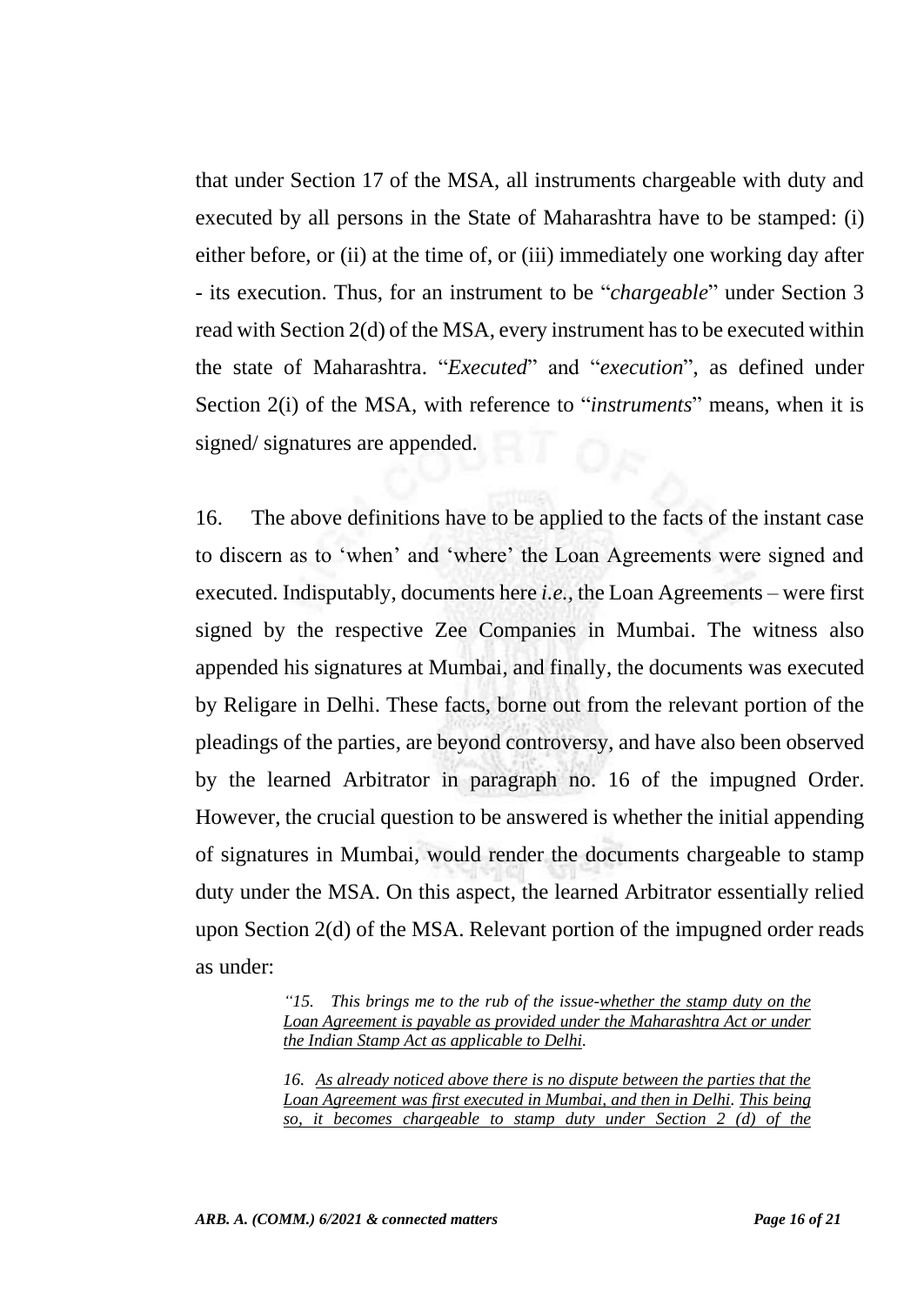*Maharashtra Act which lays down that where an instrument is executed by several persons at different times it will be chargeable with Stamp Duty where it was first executed*.*"*

[Emphasis Supplied]

17. This extract indicates that the learned Arbitrator has taken a view on the applicable law, by relying upon the expression "*first executed*" – found in the MSA – to be a determinative factor. In the considered opinion of the Court, this is where the learned Arbitrator fell in grave error, for reasons which are elucidated below.

18. A document can only be said to be executed when it is signed by both the parties. Signatures appended in Mumbai by Zee Companies alone does not have the effect of rendering such document chargeable to Stamp Duty. The documents became chargeable when they were also signed by Religare.

19. First, as *"executed"* means *"signed"* and *"execution"* means *"signature"*, it is clear that this would include signatures of all such parties required to sign under the documents, in order to give such documents, the validity, as recognised by law. The phrase *"first executed"*, as found in Section 2(d) of the MSA, cannot be construed to mean that signatures of only one of the parties to a bilateral or multilateral document is sufficient to attract stamp duty. If under law, a document requires signatures of more than one party, it cannot be called an "*executed instrument*", chargeable to stamp duty under the MSA unless the other party has signed. To put it differently, if a document is of such character that both parties to the document should sign it, to constitute it as a binding agreement between them, it should contain the signatures of both to make it valid and binding instrument. [*See: Chief*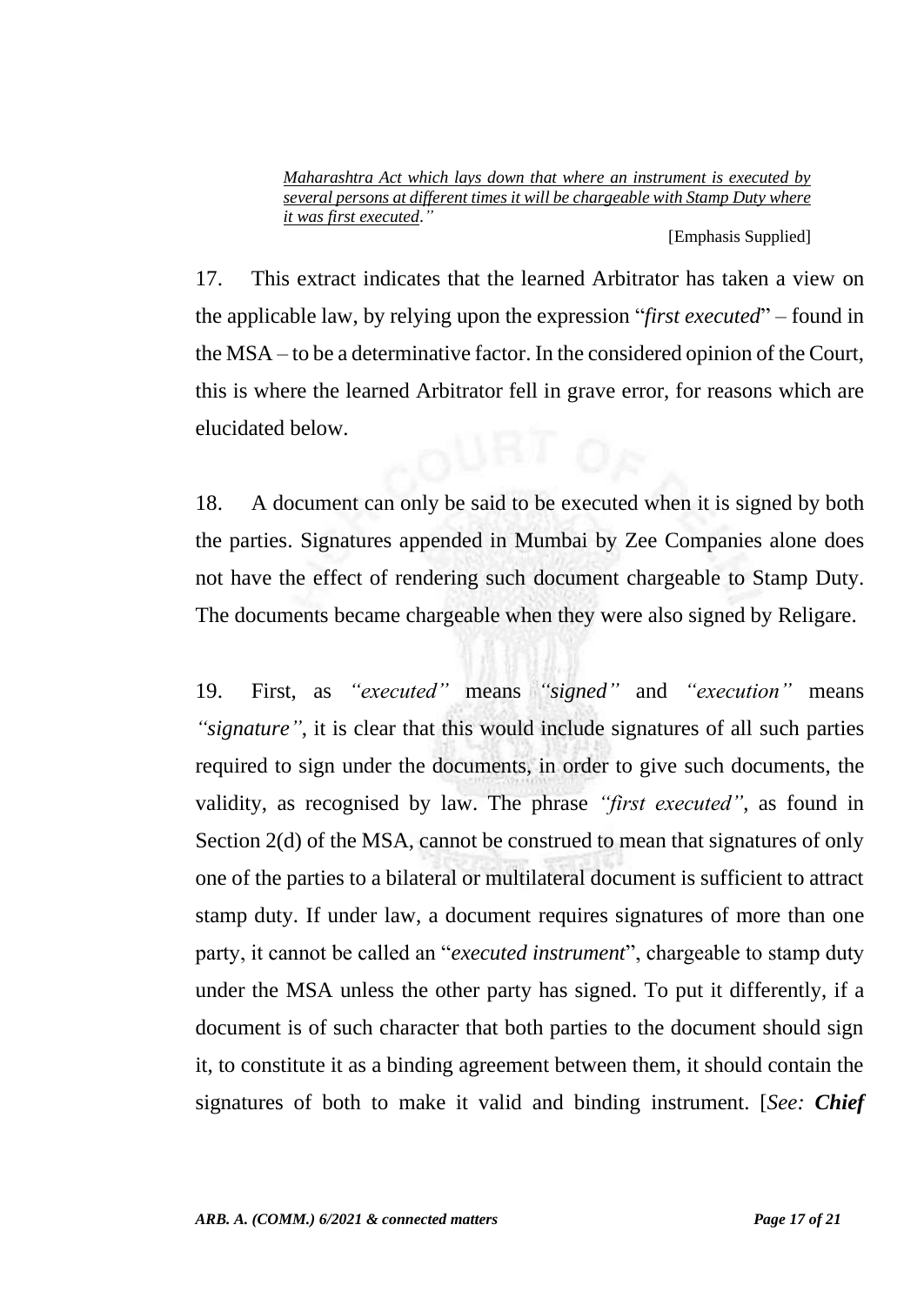*Controlling Revenue Authority, Madras v. Canara Industrial and Banking Syndicate Ltd.*<sup>12</sup>] Thus, the signatures of only Zee Companies on their respective Loan Agreements did not give such documents any legality or validity under the law, until they were also signed by Religare's representatives. That event, concededly, occurred at a later date, and in Delhi. At that stage, the agreements became *"instruments"* amenable to stamp duty. Thus, the incident of *"execution"/"executed"* occurred at Delhi, and not Mumbai.

20. Next, Section 2(d) of MSA, which defines *"chargeable"*, has two parts – the first is applicable to an instrument *"chargeable under this act"* that is *"executed or first executed after the commencement of this act"*. The second is applicable to "*any other instruments"* which are *"chargeable under the law in force in the State"* at the time *"when such instrument was executed"* or *"first executed", "where several persons executed the instrument at different times"*. Both the parts contain the expression "*first executed"*, and include within their ambits, instruments that are executed at different times. This definition suggests that the latter part applies to instruments that are chargeable not under the MSA, but under some other law. On this point, Mr. Dholakia has argued that the second part deals only with instruments executed before the commencement of the MSA, and the first part, with instruments executed after the commencement of the MSA. Although, the second part does not use the expression "*after the commencement of the act*", yet, upon a plain reading of the provision, the Court is unable to find such a distinction as

<sup>12</sup> 1967 SCC Online Mad 102.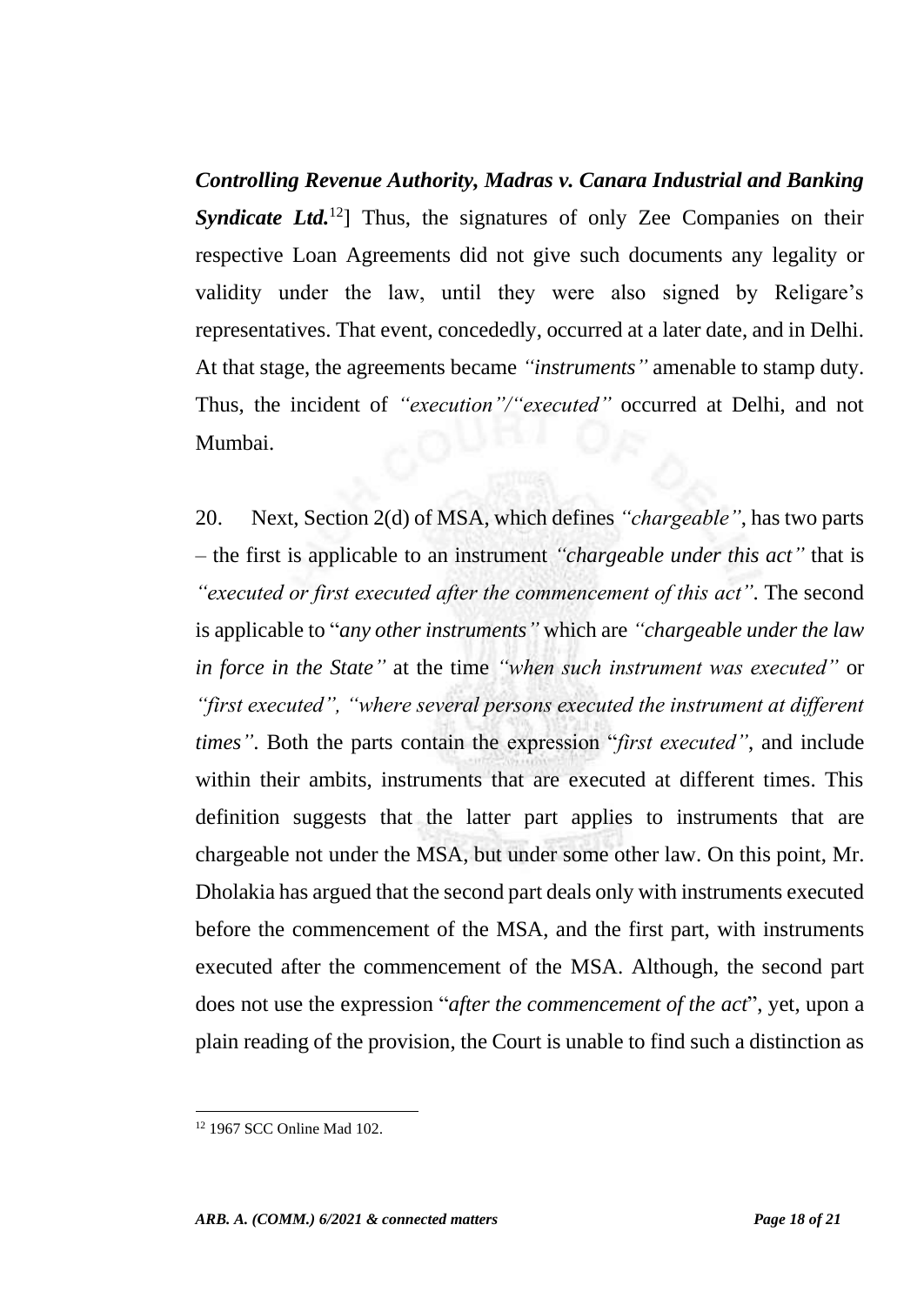urged by Mr. Dholakia. The distinction between the two parts is only to the extent noted above. This understanding is also supported by the view taken by the Bombay High Court in *ITC Limited & Anr. v. State of Maharashtra*, 13 wherein it was held as follows:

> "*9. From the aforesaid two definitions of the expression, 'chargeable' and 'duly stamped', it is clear that the stamp duty chargeable on an instrument is the duty chargeable in accordance with law in force in the State at the time of execution of such instrument. The chargeability of instrument starts at the time of execution in the State. In case of an instrument executed outside the State, the chargeability of instrument starts from the date of its receipt in the state and when several persons execute an instrument then when first of these persons sign the same in the state (…)"*

> > [Emphasis Supplied]

21. The concept of "*first execution*" is applicable for the purpose of a starting point of chargeability - if there are multiple parties or if there are parties other than those whose signatures are necessary to constitute an agreement. In such cases, the chargeability would be from the date *"when"*  such instrument was first executed. The learned Arbitrator in para 16 of the impugned order, has clearly misconstrued the definition of "*chargeable*" under Section 2(d) of the MSA to read - "*where*" the instruments were executed. In fact, upon a minute reading of Section 2(d) of the MSA, it is noted that the said provision makes no reference to place of execution whatsoever. Rather, it states that an instrument is "(…) *chargeable under the law in force in the State when such instrument was executed or, where several persons executed the instrument at different times, first executed;*". It is abundantly clear that the words "*first executed*" are a function of the expression *"when such instrument was executed"* preceding it, and not the word *"where"*. The emphasis is on the time of execution of the document and

<sup>13</sup> (1997) 4 Bom CR 536.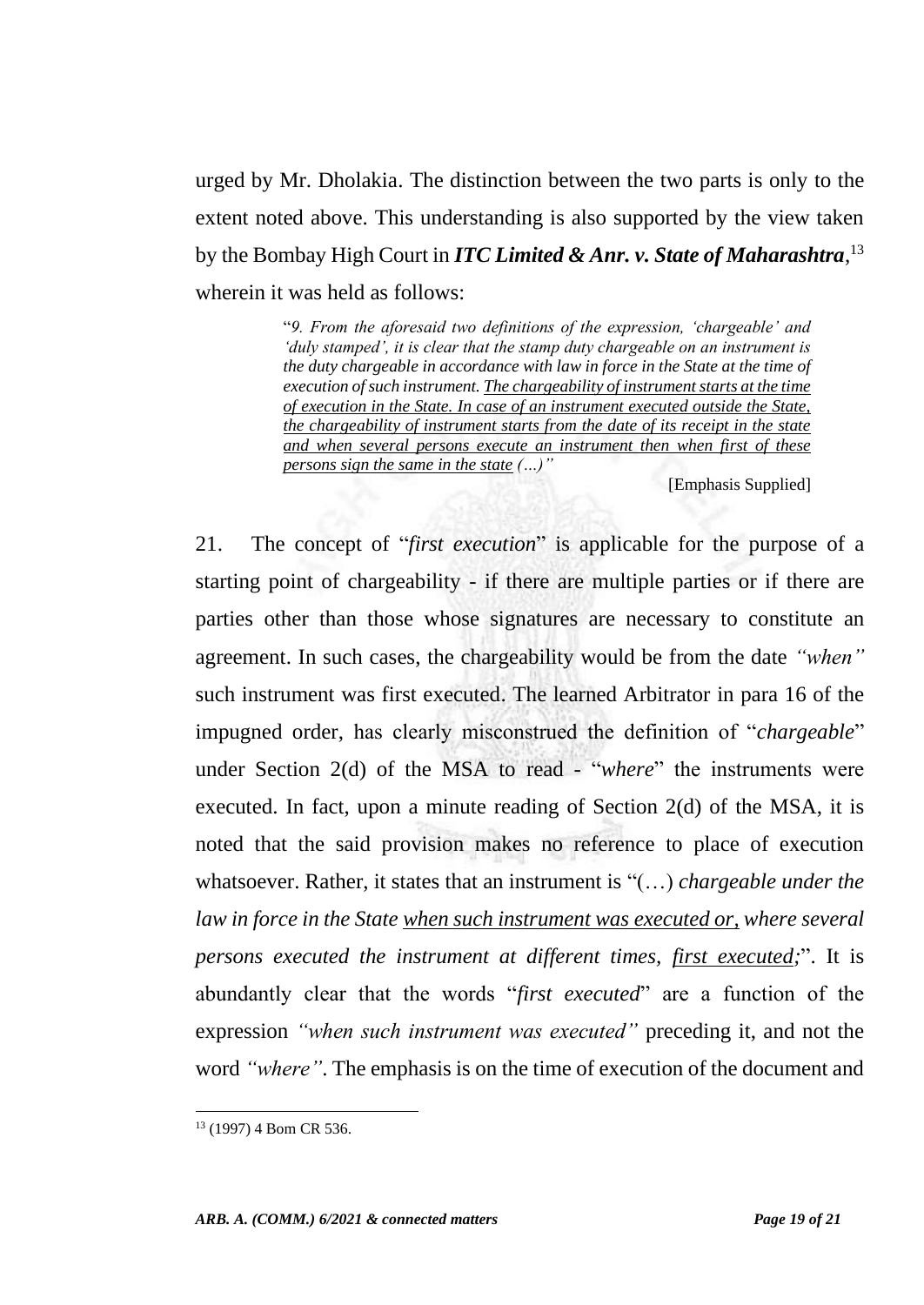not the place. To give it any different meaning would amount to misreading the provision. Therefore, the expression *"first executed"* would only have corelation with the time of *"chargeability"*. Hence, Mr. Dewan's contention that every instrument *"first executed"* within the territorial boundaries of the State of Maharashtra has to be stamped as per MSA is an incorrect interpretation of Sections 2(d) and 2(i) thereof, and is rejected.

22. That said, the concept of *"first executed"* under Section 2(d) of the MSA would apply only if the instrument is chargeable under the MSA or a law in force in the State. A prerequisite is that the instrument should be chargeable under the MSA, for which execution has to be within the jurisdiction to which the MSA extends. In this case, as discussed above, the Loan Agreements were executed in Delhi, and are hence, not chargeable under the MSA, and are instead amenable to Stamp Duty under Article 5(c) of Schedule I-A of the ISA as applicable to Delhi.

23. For the foregoing reasons, in the opinion of the Court, the learned Arbitrator erred in concluding that the Loan Agreements were chargeable to Stamp Duty in Mumbai. Further, even if Stamp Duty has been affixed as per the MSA, it does not *ipso facto*, under law, render the instruments amenable to the MSA. A party's understanding would not preclude it from disputing/contesting the question of chargeability of Stamp Duty under law. Under Section 19 of MSA, an instrument would be chargeable to duty in Maharashtra only when it is received in the State and not otherwise. The documents with signatures of only Zee Companies were not 'instruments' to attract the said provision.